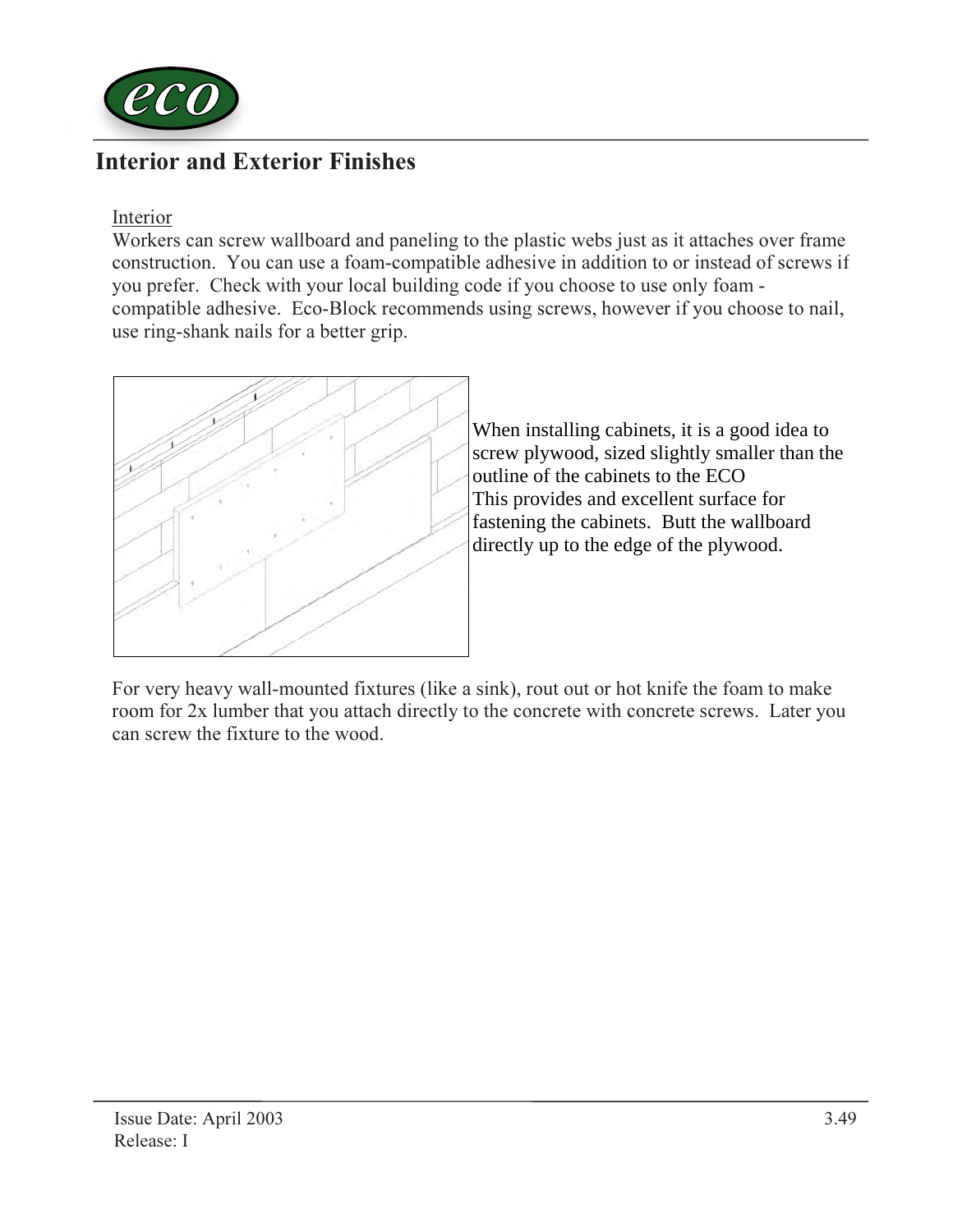

#### Exterior

Any nailed or screwed siding (vinyl, clapboard, hardboard) attaches to the ECO-Block webs just over frame construction. Eco-Block recommends screwing with #10 course thread screws, however, if you choose to nail, use ring-shank nails for a better grip. Consult the manufacturer of the siding for specific installation instructions.

ECO-Block can accommodate either a cementious based stucco or an acrylic-based product. Both types are typically reinforced with fiberglass mesh. They are durable and resist cracking in both hot and cold climates. For the proper installation requirements, consult the manufacturer of the stucco product you choose.

For brick or other masonry, insert brick ties through forms and into the cavity before you pour to lock them into the concrete. An alternative method is to secure the brick ties directly to the web with #10 course thread screws.

Below grade, use a dampproofer or waterproofer just as you would over a conventional basement. Self-adhesive membranes work well as do spray-on and roll-on products so long as they are foam-compatible. Products with solvents in them can dissolve the foam, so check with the manufacturer or distributor of the waterproofing product concerning application to EPS, prior to application.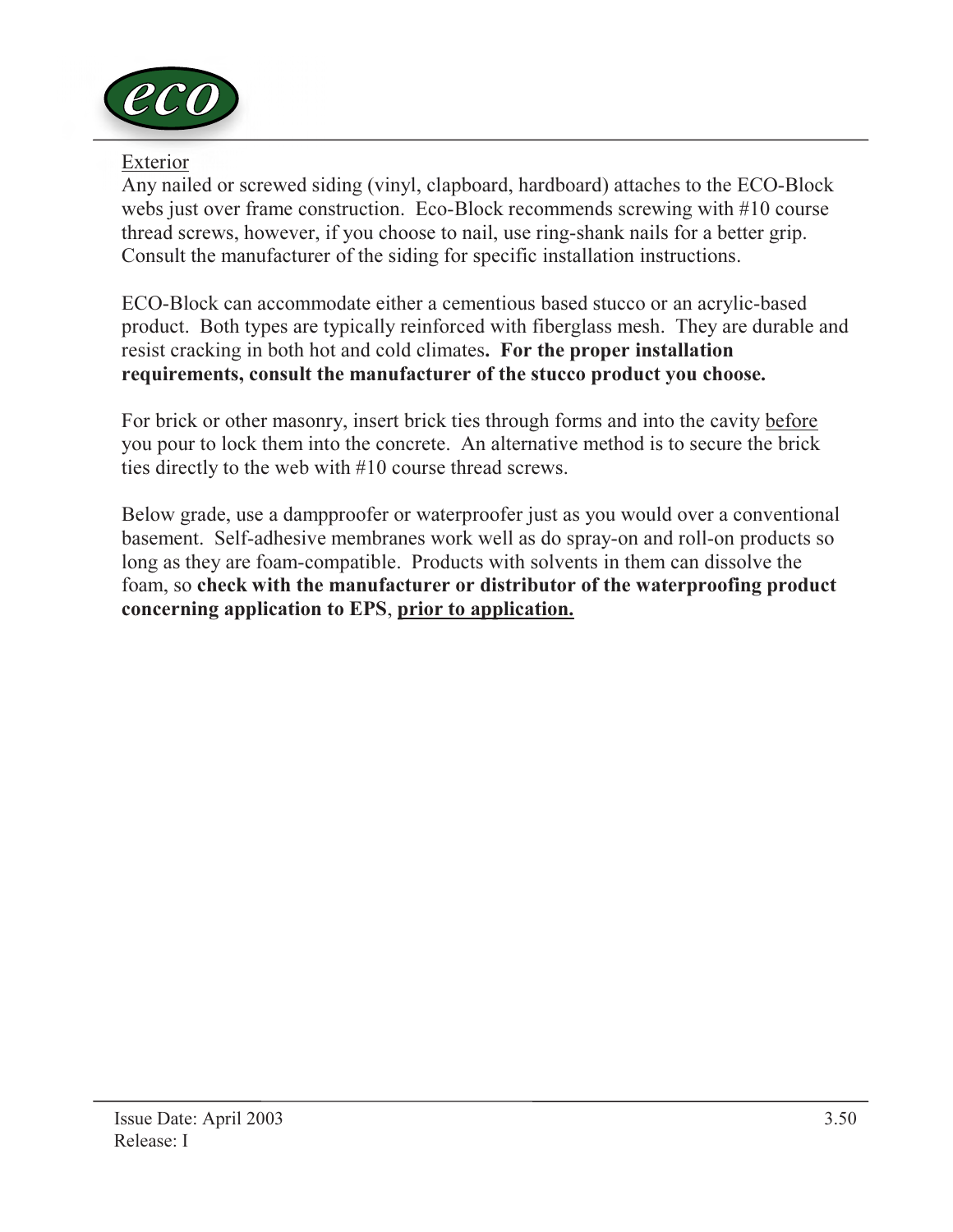

## Tilt-Up Walls

The ECO-Block panel can be easily added to tilt-up wall assemblies during the forming /placing process. Using the panels in tilt-up construction is the economical solution for high performance insulation and sound control (complete with furring/strapping on 8" centers). The versatility of the ECO-Block panel system insures that the design and performance objectives of the tilt-up structure will be achieved.

The flexible ECO-Block panel can be used in many different tilt-up wall assemblies. It will increase the thermal performance and Sound Transmission Classification, while reducing the construction time (and cost) on most tilt-up structures.

Tilt-Up Methods:

## Exterior Insulation

ECO-Block panels are placed in the tilt-up forms, prior to placement of steel and concrete. Having the panels on the exterior of the building increases the thermal performance of the assembly by a magnitude of 0.5 over insulating the interior surface of the tilt-up panel. In addition, having ECO-Block panels on the exterior of the structure allows for the immediate application of various stucco finishes. This reduces the amount of time needed for completion.

## Interior Wet Set:

ECO-Block panels can be "wet set" on the concrete tilt-up wall panel, after concrete has been placed. This provides insulation and "nailing strips" on the interior of the building after the tilt-up panels have been erected. In addition, this method saves the labor needed to "finish" the interior concrete surface.

#### Combination Method:

The third method is to combine both of the previously mentioned assemblies by laying the ECO-Block interior panels within the tilt-up forms, placing the concrete and then "wet setting" exterior panels on top. This assembly will result in a structure that is ready for stucco on the exterior and wallboard on the interior. The STC and thermal performance of this assembly will equal that of standard ECO-Block construction.